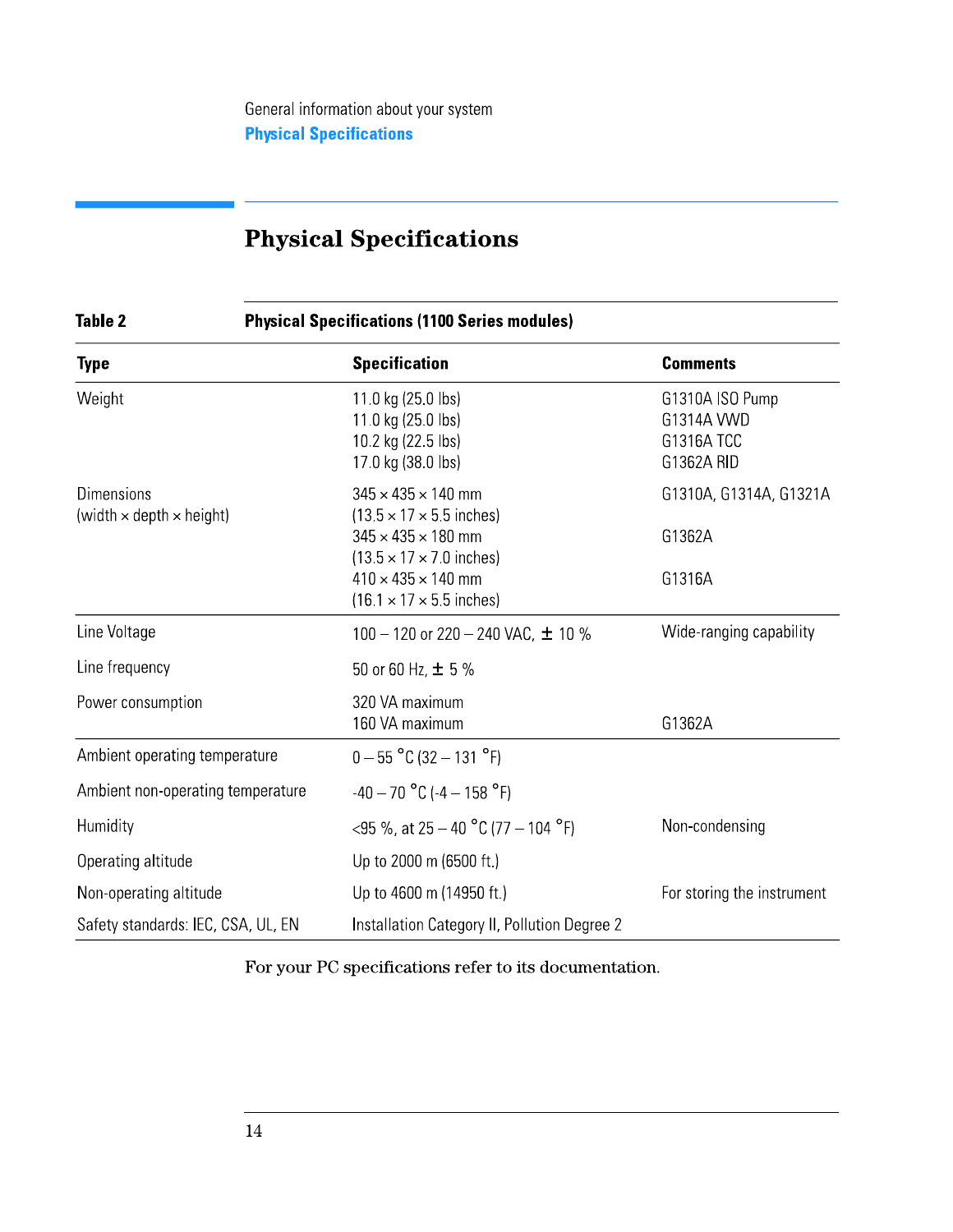# Installing the Pump **Site Requirements**

| <b>Table 1</b>                                               | <b>Physical Specifications</b>                                          |                                    |  |
|--------------------------------------------------------------|-------------------------------------------------------------------------|------------------------------------|--|
| Type                                                         | <b>Specification</b>                                                    | <b>Comments</b>                    |  |
| Weight                                                       | 11 kg (25 lbs)                                                          |                                    |  |
| <b>Dimensions</b><br>(height $\times$ weight $\times$ depth) | $140 \times 345 \times 435$ mm<br>$(5.5 \times 13.5 \times 17)$ inches) |                                    |  |
| Line voltage                                                 | 100-120 or 220-240 VAC, ± 10%                                           | Wide-ranging capability            |  |
| Line frequency                                               | 50 or 60 Hz, $\pm$ 5%                                                   |                                    |  |
| Power consumption                                            | 220 VA                                                                  | Maximum                            |  |
| Ambient operating temperature                                | 4-55 °C (41-131 °F)                                                     |                                    |  |
| Ambient non-operating temperature                            | $-40-70$ °C ( $-4-158$ °F)                                              |                                    |  |
| Humidity                                                     | < 95%, at 25–40 °C (77–104 °F)                                          | Non-condensing                     |  |
| <b>Operating Altitude</b>                                    | Up to 2000 m (6500 ft)                                                  |                                    |  |
| Non-operating altitude                                       | Up to 4600 m (14950 ft)                                                 | For storing the quaternary<br>pump |  |
| Safety standards: IEC, CSA, UL                               | Installation Category II, Pollution Degree 2                            |                                    |  |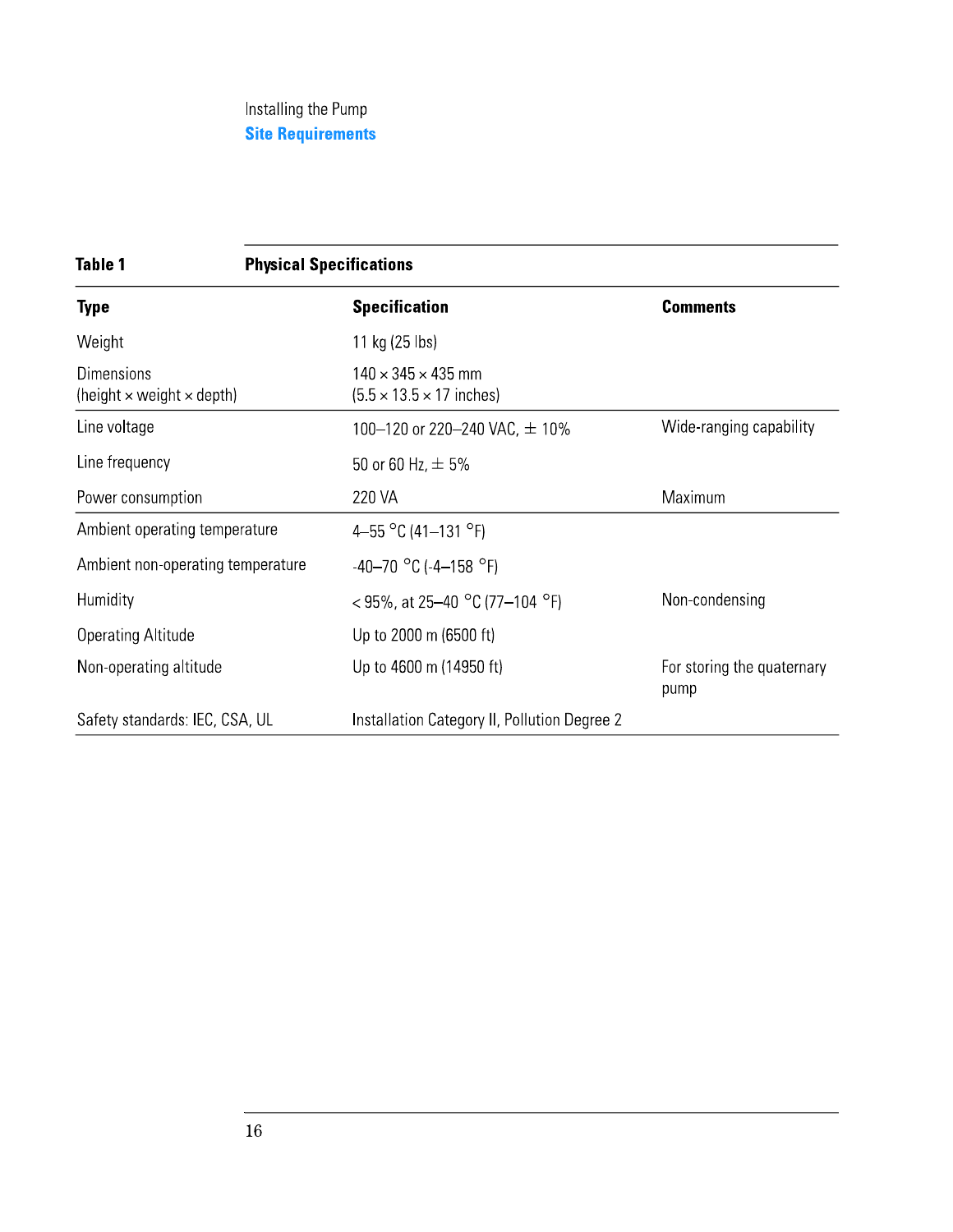Introduction to the Quaternary Pump **Setting the 8-bit Configuration Switch** 

In the non-volatile memory the parameters are kept, regardless of whether you turn the instrument off and on again. They will be kept until the same set of parameters is subsequently changed and power is reset. All other previously stored configuration settings will still remain in the non-volatile memory.

In this way you can store more than one set of parameters using the same 8-bit configuration switch twice,, for example, for both GPIB and RS-232C.

# **GPIB Default Addresses**

If you just want to change the GPIB address and need a detailed procedure, refer to the *Installing Your ChemStation System* handbook. Default GPIB address is set to the following addresses:

### **Default Addresses for Agilent Series 1100 Modules**

| <b>Module</b>      | <b>Address</b> | <b>Binary Address</b> |
|--------------------|----------------|-----------------------|
| Pump               | 22             | 00010110              |
| FLD                | 23             | 00010111              |
| <b>VWD</b>         | 24             | 00011000              |
| Agilent 8453A      | 25             | 00011101              |
| DAD/MWD            | 26             | 00011010              |
| Column compartment | 27             | 00011011              |
| Autosampler        | 28             | 00011100              |
| <b>RID</b>         | 29             | 00011101              |

where 0 means that the switch is down and 1 means that the switch is up.

# **Communication Settings for RS-232C Communication**

The communication protocol used in the instrument supports only hardware handshake (CTS/RTR).

Table 36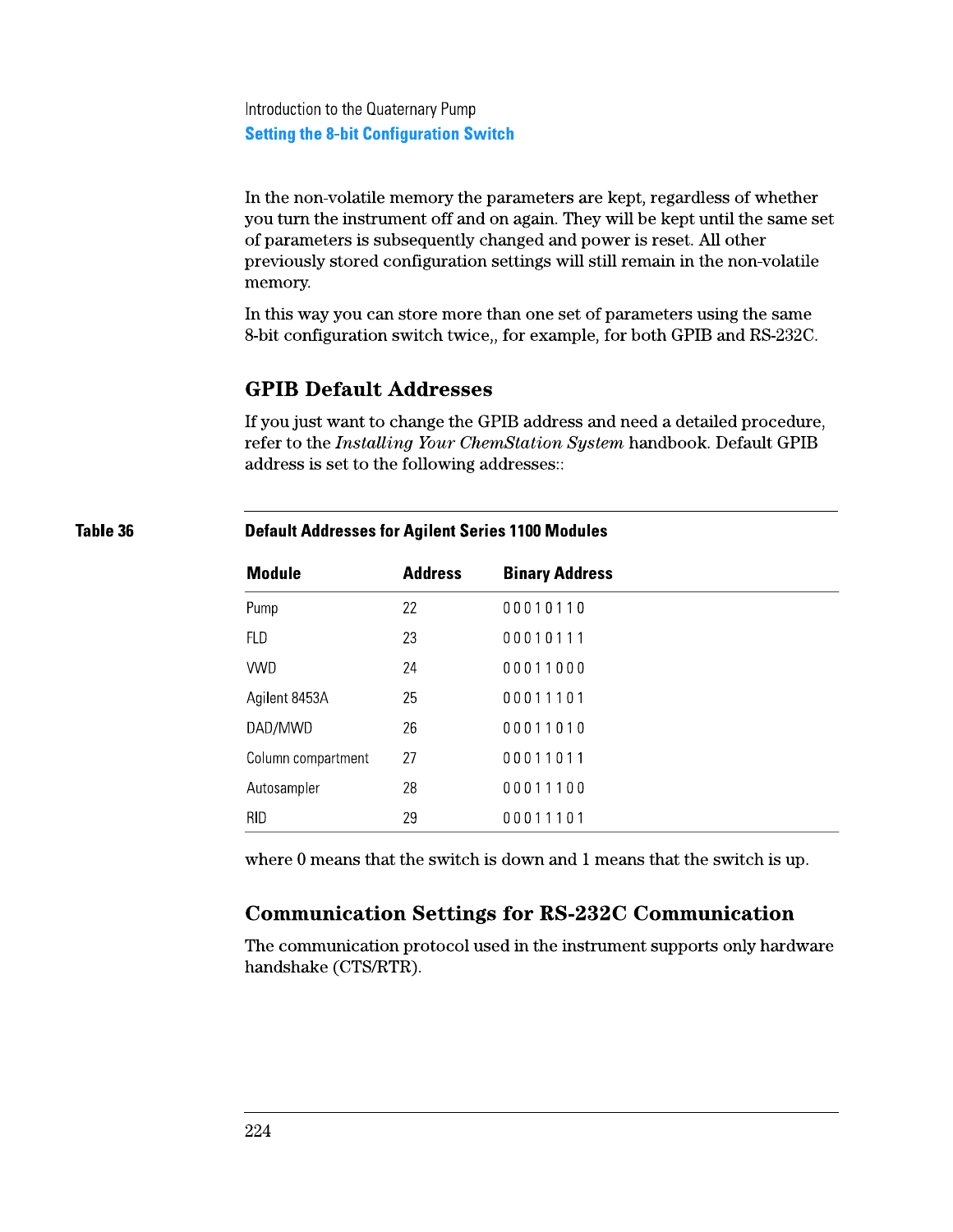# **Performance Specifications**

# Table 44

# Performance Specification Agilent 1100 Series Quaternary Pump

| <b>Type</b>                     | <b>Specification</b>                                                                                                                                             |
|---------------------------------|------------------------------------------------------------------------------------------------------------------------------------------------------------------|
| Hydraulic system                | Dual plunger in series pump with proprietary servo-controlled variable<br>stroke drive, floating plungers and active inlet valve                                 |
| Setable flow range              | $0.001 - 10$ ml/min, in 0.001 ml/min increments                                                                                                                  |
| Flow range                      | $0.2 - 10.0$ ml/min                                                                                                                                              |
| Flow precision                  | $<$ 0.3 % RSD (typically 0.15 %), based on retention time, at 1 ml/min                                                                                           |
| Pressure                        | Operating range $0 - 40$ MPa ( $0 - 400$ bar, $0 - 5880$ psi) up to 5 ml/min                                                                                     |
|                                 | Operating range $0 - 20$ MPa ( $0 - 200$ bar, $0 - 2950$ psi) up to 10 ml/min                                                                                    |
| Pressure pulsation              | $<$ 2 % amplitude (typically $<$ 1 %), at 1 ml/min isopropanol,<br>at all pressures $> 1$ MPa (10bar)                                                            |
| Compressibility<br>compensation | User-selectable, based on mobile phase compressibility                                                                                                           |
| Recommended pH range            | $1.0 - 12.5$ , solvents with pH $> 2.3$ should not contain acids which attack<br>stainless steel                                                                 |
| <b>Gradient formation</b>       | Low pressure quaternary mixing/gradient capability using<br>proprietary high-speed proportioning valve<br>Delay volume 800 - 1100 µl, dependent on back pressure |
| <b>Composition Range</b>        | $0 - 95$ % or $5 - 100$ %, user selectable                                                                                                                       |
| <b>Composition Precision</b>    | $<$ 0.2 % SD, at 0.2 and 1 ml/min                                                                                                                                |
| Control and data<br>evaluation  | Agilent ChemStation for LC                                                                                                                                       |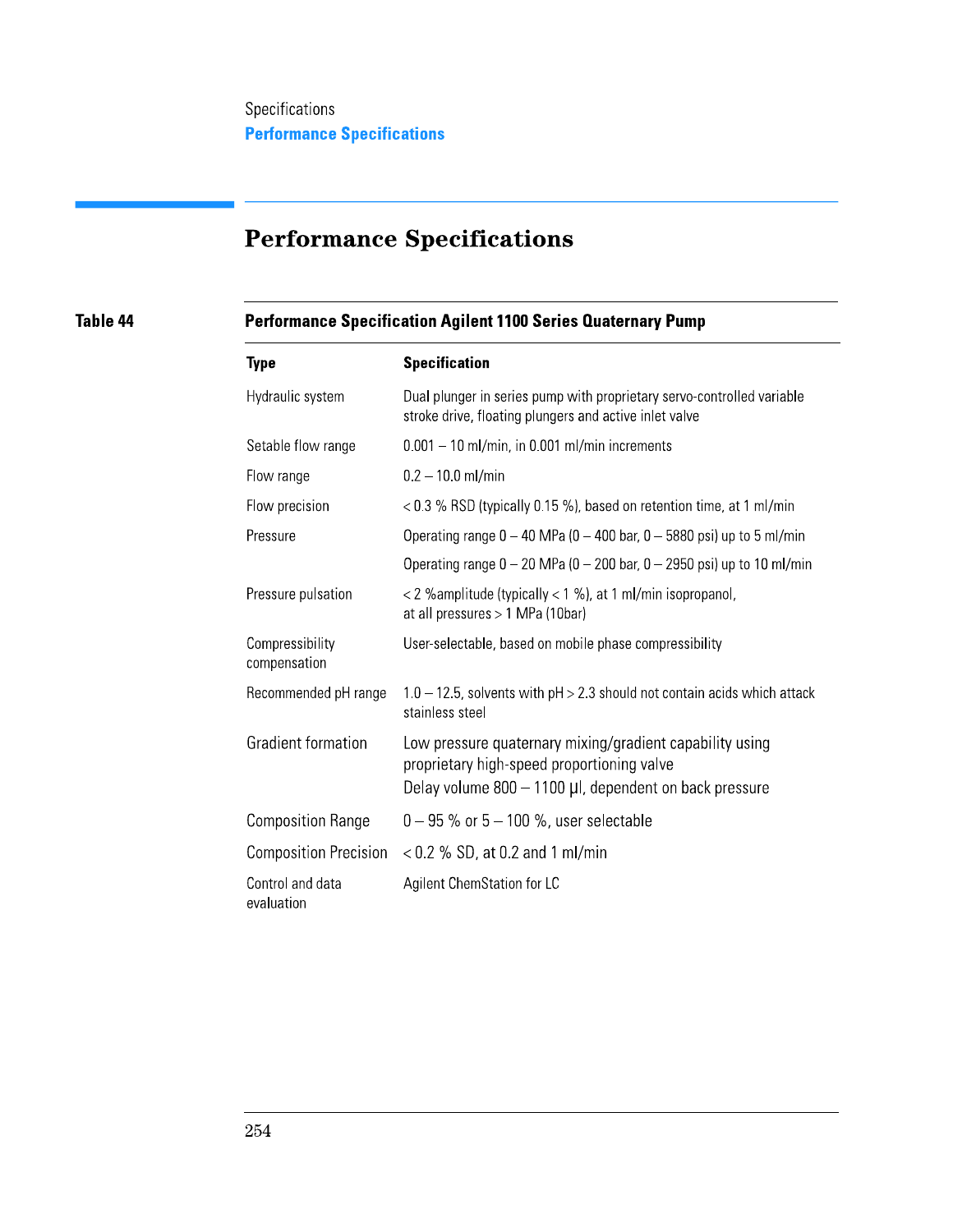# Specifications **Performance Specifications**

# Table 44

# Performance Specification Agilent 1100 Series Quaternary Pump

| Analog output          | For pressure monitoring, 2 mV/bar, one output                                                                                                                                                                                                 |
|------------------------|-----------------------------------------------------------------------------------------------------------------------------------------------------------------------------------------------------------------------------------------------|
| Communications         | Controller-area network (CAN), GPIB, RS-232C, APG Remote: ready, start,<br>stop and shut-down signals, LAN optional                                                                                                                           |
| Safety and maintenance | Extensive diagnostics, error detection and display (through control module<br>and Agilent ChemStation), leak detection, safe leak handling, leak output<br>signal for shutdown of pumping system. Low voltages in major<br>maintenance areas. |
| <b>GLP</b> features    | Early maintenance feedback (EMF) for continuous tracking of instrument<br>usage in terms of seal wear and volume of pumped mobile phase with<br>user-settable limits and feedback messages. Electronic records of<br>maintenance and errors.  |
| Housing                | All materials recyclable.                                                                                                                                                                                                                     |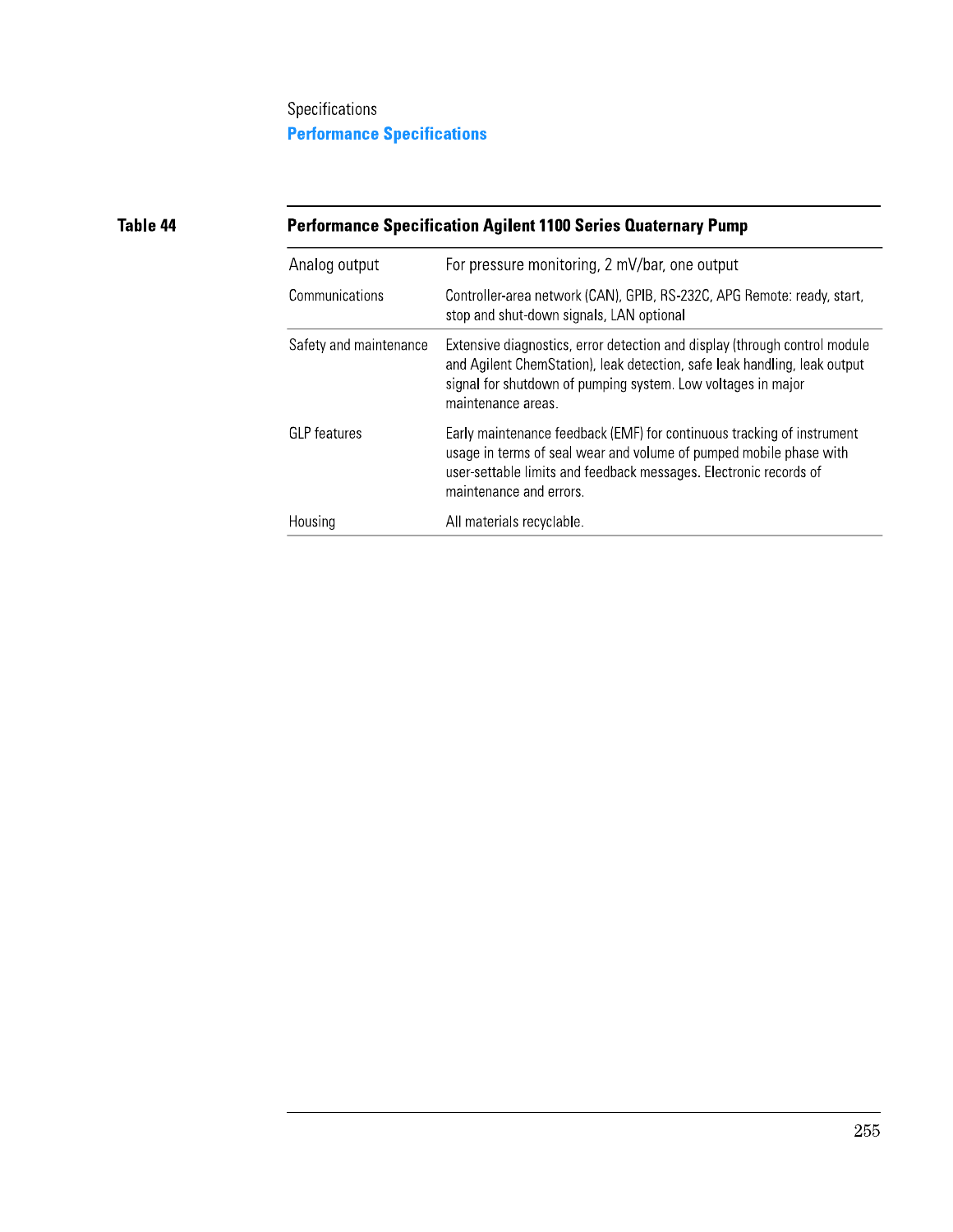#### Installing the Autosampler

Site Requirements

### **Environment**

Your autosampler will work within specifications at ambient temperatures and relative humidity as described in Table 1.

CAUTION Do not store, ship or use your autosampler under conditions where temperature fluctuations may cause condensation within the autosampler. Condensation will damage the system electronics. If your autosampler was shipped in cold weather, leave it in its box, and allow it to warm up slowly to room temperature to avoid condensation.

### **Table 1 Physical Specifications - Autosampler (G1313A / G1329A / G1389A / G2260A)**

| Type                                                                   | <b>Specification</b>                                                  | Comments                    |
|------------------------------------------------------------------------|-----------------------------------------------------------------------|-----------------------------|
| Weight                                                                 | 14.2 kg (31.3 lbs)                                                    |                             |
| <b>Dimensions</b><br>(height $\times$ width $\times$ depth)            | $200 \times 345 \times 435$ mm<br>$(8 \times 13.5 \times 17)$ inches) |                             |
| Line voltage                                                           | 100 - 120 or 220 - 240 VAC, $\pm$ 10 %                                | Wide-ranging capability     |
| Line frequency                                                         | 50 or 60 Hz, $\pm$ 5 %                                                |                             |
| Power consumption (apparent power)<br>Power consumption (active power) | 300 VA<br>200 W                                                       | Maximum<br>Maximum          |
| Ambient operating temperature                                          | $4 - 55$ °C (41 - 131 °F)                                             | see WARNING on page 16      |
| Ambient non-operating temperature                                      | -40 to 70 $^{\circ}$ C (-4 to 158 $^{\circ}$ F)                       |                             |
| Humidity                                                               | < 95 %, at $25 - 40$ °C (77 - 104 °F)                                 | Non-condensing              |
| <b>Operating Altitude</b>                                              | Up to 2000 m (6500 ft)                                                |                             |
| Non-operating altitude                                                 | Up to 4600 m (14950 ft)                                               | For storing the autosampler |
| Safety standards: IEC, CSA, UL                                         | Installation Category II, Pollution Degree 2                          |                             |

WARNING **Using the autosampler at environmental temperatures higher than 50** °**C (122** °**F) may cause the rear panel to become hot.**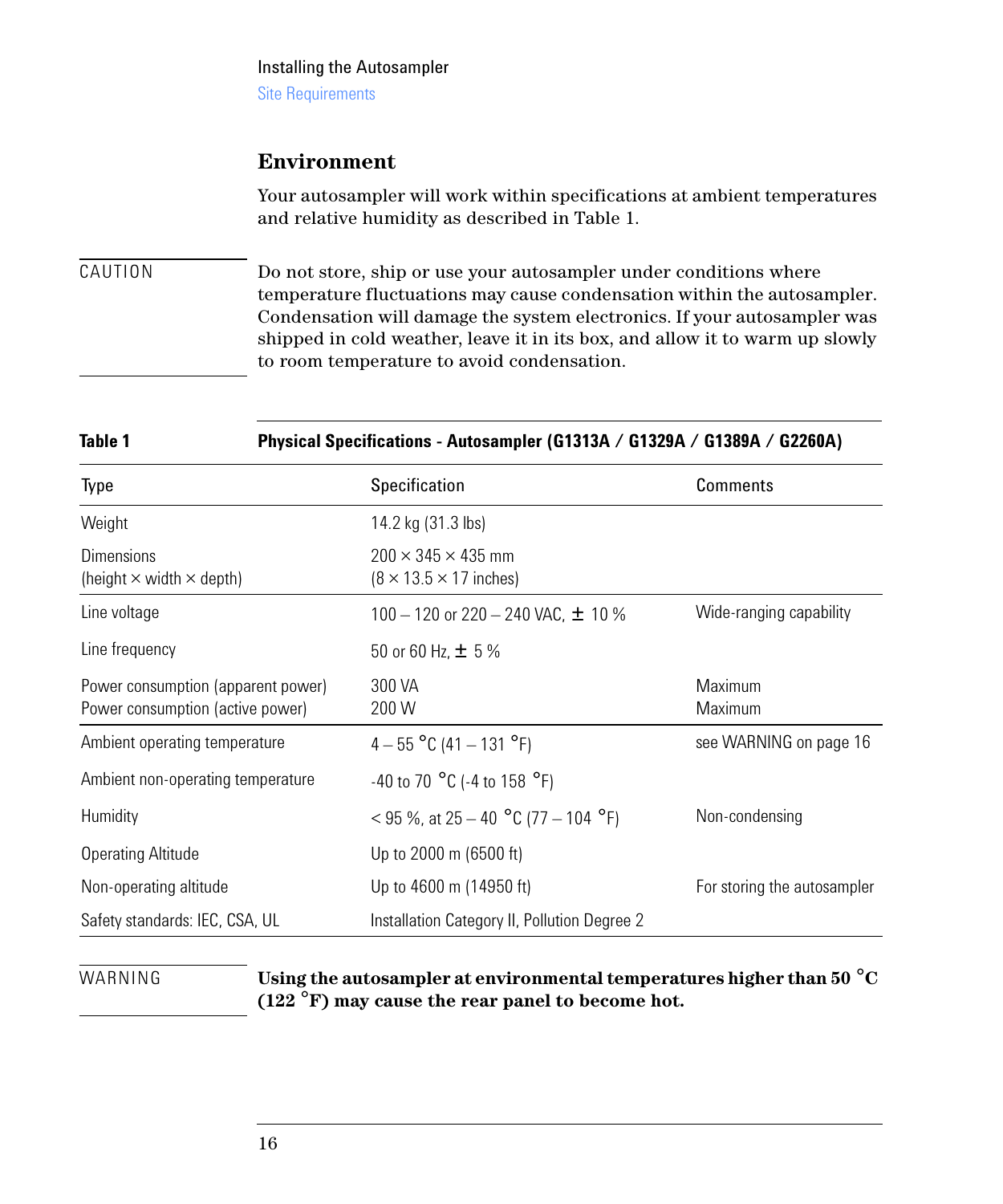# **Performance Specifications**

**Table 62 Performance Specifications Agilent 1100 Series Autosampler (G1313A) and Thermostatted Autosampler (G1329A). Valid when standard 100 µl metering head installed.**

| <b>Type</b>                               | <b>Specification</b>                                                                                                                                  |
|-------------------------------------------|-------------------------------------------------------------------------------------------------------------------------------------------------------|
| <b>GLP</b> features                       | Early maintenance feedback (EMF), electronic records of<br>maintenance and errors                                                                     |
| Communications                            | Controller-area network (CAN). GPIB (IEEE-448),<br>RS232C, APG-remote standard, optional four external<br>contact closures and BCD vial number output |
| Safety features                           | Leak detection and safe leak handling, low voltages in<br>maintenance areas, error detection and display                                              |
| Injection range                           | $0.1 - 100 \mu l$ in 0.1 $\mu l$ increments<br>Up to 1500 µl with multiple draw (hardware modification<br>required)                                   |
| Replicate injections                      | $1 - 99$ from one vial                                                                                                                                |
| Precision                                 | Typically $\leq 0.5$ % RSD of peak areas from $5 - 100$ µl,<br>Typically < $1\%$ RSD of peak areas from $1 - 5 \mu$                                   |
| Minimum sample<br>volume                  | 1 µl from 5 µl sample in 100 µl microvial, or 1 µl from<br>10 μl sample in 300 μl microvial                                                           |
| Carryover                                 | Typically < $0.1\%$ , < $0.05\%$ with external needle cleaning                                                                                        |
| Sample viscosity range $0.2 - 50$ cp      |                                                                                                                                                       |
| Replicate injections per $1 - 99$<br>vial |                                                                                                                                                       |
| Sample capacity                           | $100 \times 2$ -ml vials in 1 tray                                                                                                                    |
|                                           | $40 \times 2$ -ml vials in $\frac{1}{2}$ tray                                                                                                         |
|                                           | $15 \times 6$ -ml vials in $\frac{1}{2}$ tray (Agilent vials only)                                                                                    |
| Injection cycle time                      | Typically 50 s depending on draw speed and injection<br>volume                                                                                        |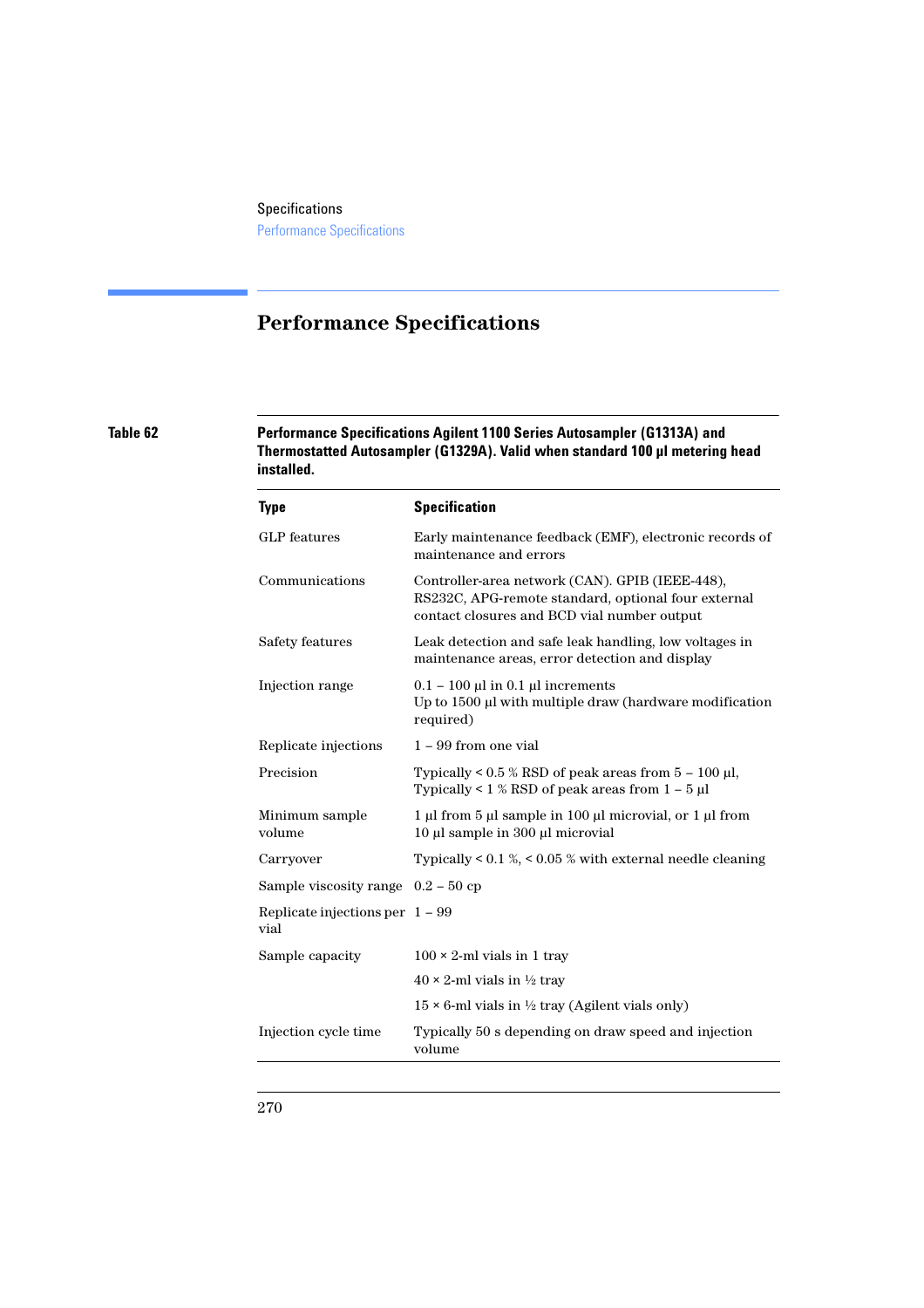#### Specifications

Performance Specifications

### **Table 63 Performance Specifications Agilent 1100 Series Autosampler (G1313A) and Thermostatted Autosampler (G1329A). Valid when standard 900 µl metering head installed.**

**-**  Pressure Operating range 0-20 MPa (0-200 bar, 0-2950 psi) GLP features Early maintenance feedback (EMF), electronic records of maintenance and errors Communications Controller-area network (CAN). GPIB (IEEE-448), RS232C, APG-remote standard, optional four external contact closures and BCD vial number output Safety features Leak detection and safe leak handling, low voltages in maintenance areas, error detection and display Injection range  $0.1 - 900 \mu l$  in 0.1  $\mu l$  increments (recommended 1  $\mu l$ increments) Up to 1800 µl with multiple draw (hardware modification required) Replicate injections  $1 - 99$  from one vial Precision Typically < 0.5 % RSD of peak areas from 5 – 2000 µl, Typically  $\leq 1$  % RSD of peak areas from 2000 – 5000 µl, Typically  $\lt 3$  % RSD of peak areas from  $1 - 5$  µl Minimum sample volume 1 µl from 5 µl sample in 100 µl microvial, or 1 µl from 10 µl sample in 300 µl microvial Carryover Typically < 0.1 %, < 0.05 % with external needle cleaning Sample viscosity range  $0.2 - 50$  cp Sample capacity  $100 \times 2$ -ml vials in 1 tray  $40 \times 2$ -ml vials in  $\frac{1}{2}$  tray  $15 \times 6$ -ml vials in  $\frac{1}{2}$  tray (Agilent vials only) Injection cycle time Typically 50 s, depending on draw speed and injection volume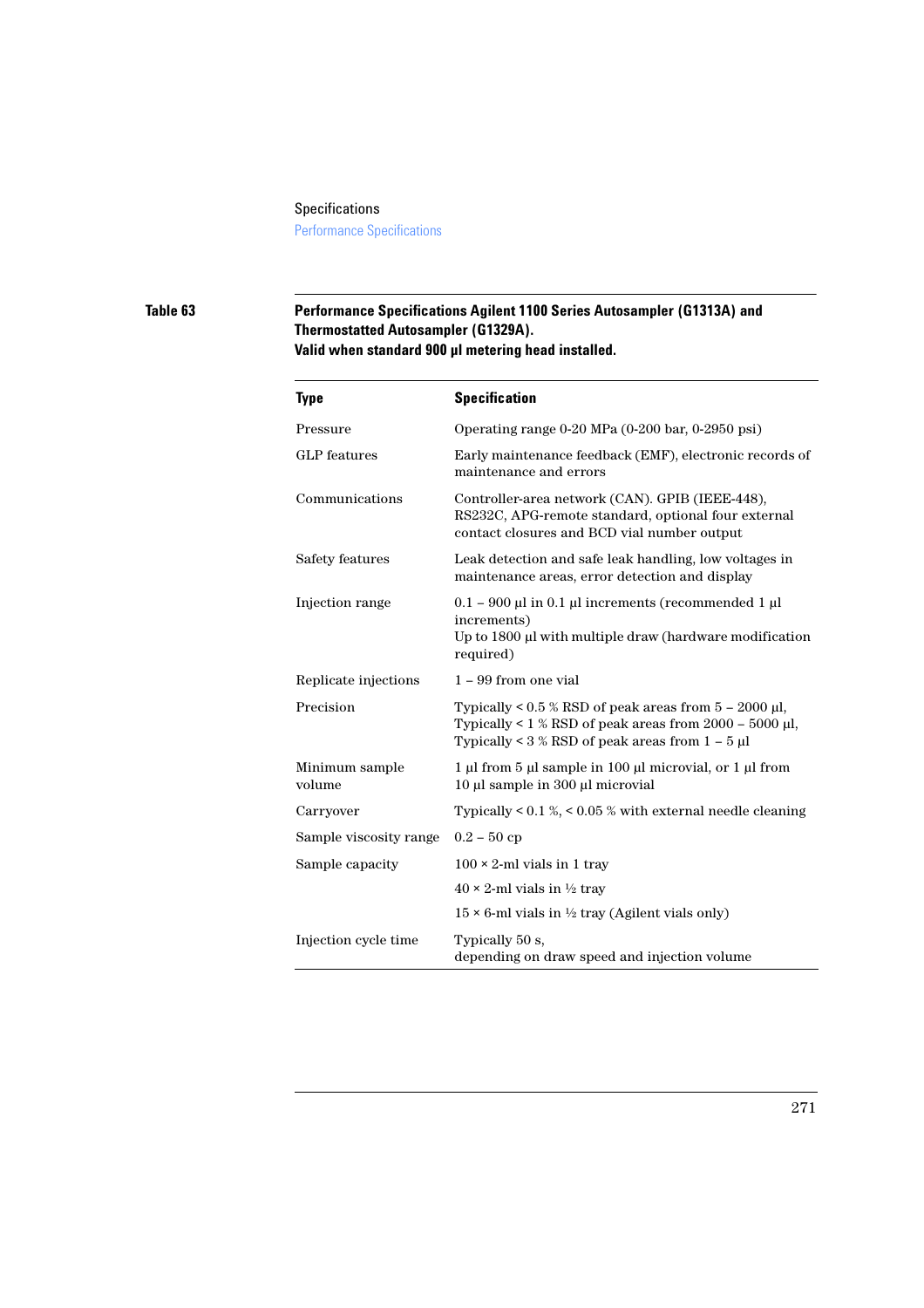Performance Specifications

### **Table 64 Performance Specifications Agilent 1100 Series Thermostatted Micro Autosampler (G1389A)**

| <b>Type</b>              | <b>Specification</b>                                                                                                                                  |  |
|--------------------------|-------------------------------------------------------------------------------------------------------------------------------------------------------|--|
| Sample capacity          | $100 \times 2$ ml vials in 1 tray. Microvials (100 or 300 $\mu$ l) with<br>sleeves (reduced cooling performance with microvials)                      |  |
| Settable injection       | $0.01$ to 8 µl with small loop capillary                                                                                                              |  |
| volume                   | 0.01 to 40 µl with extended loop capillary                                                                                                            |  |
| Precision                | Typically < $0.5\%$ RSD from 5 to 40 µl                                                                                                               |  |
|                          | Typically < $1\%$ RSD from 1 to 5 µl                                                                                                                  |  |
|                          | Typically < $3\%$ RSD from 0.2 to 1 µl                                                                                                                |  |
| Minimum sample<br>volume | 1 µl from 5 µl sample in 100 µl microvial, or 1 µl from<br>10 μl sample in 300 μl microvials                                                          |  |
| Carryover                | Typically $< 0.1$ % without automated needle wash                                                                                                     |  |
|                          | Typically $< 0.05$ % with external needle cleaning and 1 $\mu$ l<br>injection volume                                                                  |  |
| Sample viscosity range   | $0.2 - 5cp$                                                                                                                                           |  |
| Recommended<br>pH-range  | 1.0 - 8.5 solvent with pH < 2.3 should not contain acids<br>which attack stainless steel. Upper pH range is limited by<br>fused silica capillaries    |  |
| solvent                  | Material in contact with Stainless steel, sapphire, PTFE, PEEK, fused silica,<br>Vespel                                                               |  |
| <b>GLP</b> features      | Early maintenance feedback (EMF), electronic records of<br>maintenance and errors                                                                     |  |
| Communications           | Controller-area network (CAN). GPIB (IEEE-448),<br>RS232C, APG-remote standard, optional four external<br>contact closures and BCD vial number output |  |
| Safety features          | Leak detection and safe leak handling, low voltages in<br>maintenance areas, error detection and display                                              |  |
| Housing                  | All material recyclable                                                                                                                               |  |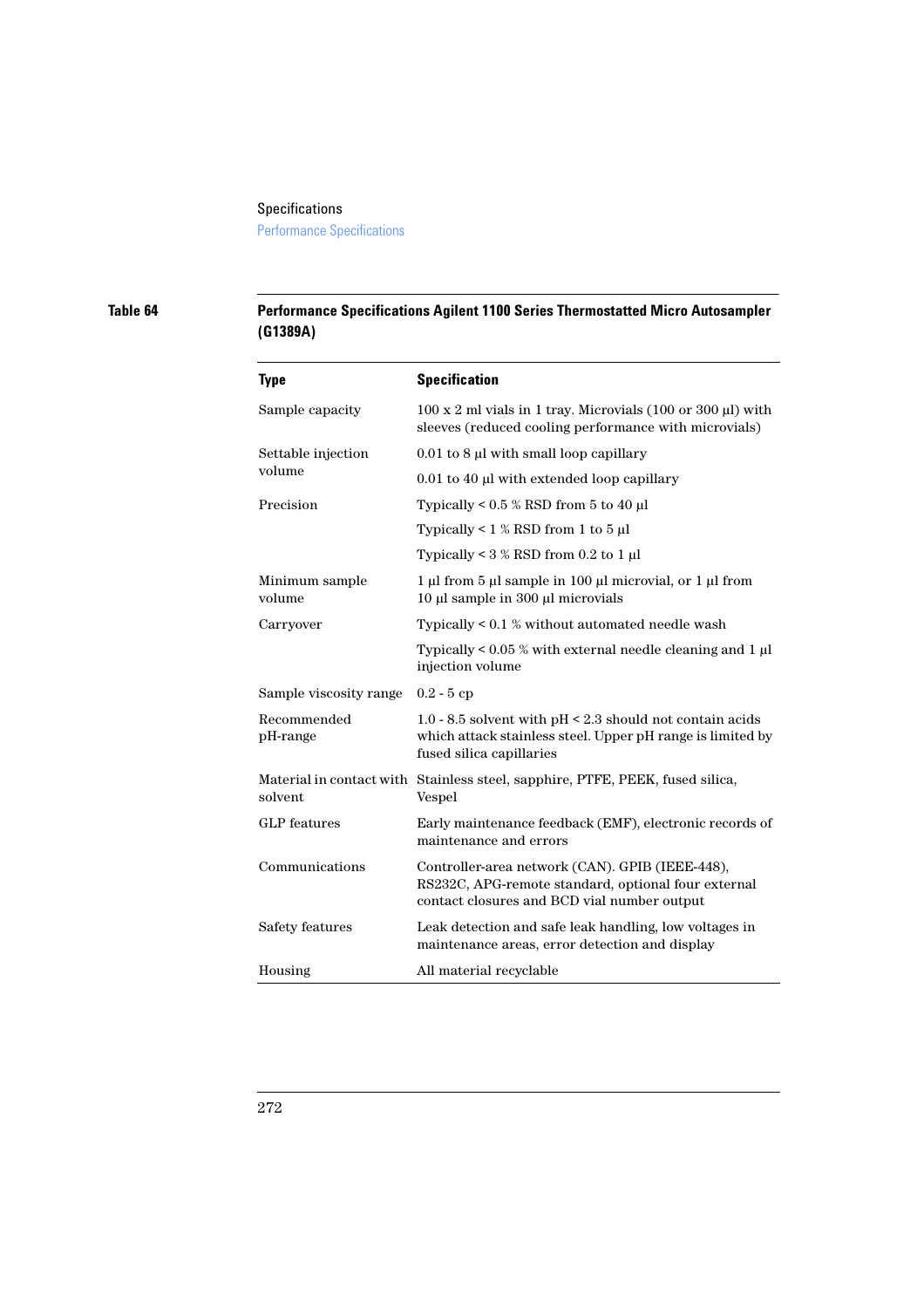## Specifications Performance Specifications

### **Table 65 Performance Specifications Agilent 1100 Series Preparative Autosampler (G2260A)**

| <b>Type</b>              | <b>Specification</b>                                                                                                                                                               |  |
|--------------------------|------------------------------------------------------------------------------------------------------------------------------------------------------------------------------------|--|
| Pressure                 | Operating range 0-40 MPa (0-400 bar, 0-5800psi)                                                                                                                                    |  |
| <b>GLP</b> features      | Early maintenance feedback (EMF), electronic records<br>of maintenance and errors                                                                                                  |  |
| Communications           | Controller-area network (CAN). GPIB (IEEE-448),<br>RS232C, APG-remote standard, optional four external<br>contact closures and BCD vial number output                              |  |
| Safety features          | Leak detection and safe leak handling, low voltages in<br>maintenance areas, error detection and display                                                                           |  |
| Injection range          | $0.1 - 900$ µl in 0.1 µl increments (recommended 1 µl<br>increments)                                                                                                               |  |
|                          | Up to 1800 µl with multiple draw (hardware<br>modification required)                                                                                                               |  |
|                          | Up to 5000 µl with multiple draw (hardware<br>modification required)                                                                                                               |  |
| Replicate injections     | $1 - 99$ from one vial                                                                                                                                                             |  |
| Precision                | Typically < $0.5 \%$ RSD of peak areas from $5 - 2000 \mu l$ ,<br>Typically < $1\%$ RSD of peak areas from 2000 – 5000 µl,<br>Typically < $3\%$ RSD of peak areas from $1 - 5 \mu$ |  |
| Minimum sample<br>volume | 1 µl from 5 µl sample in 100 µl microvial, or 1 µl from<br>10 μl sample in 300 μl microvial                                                                                        |  |
| Sample viscosity range   | $0.2 - 50$ cp                                                                                                                                                                      |  |
| Sample capacity          | $100 \times 2$ -ml vials in 1 tray                                                                                                                                                 |  |
|                          | $15 \times 6$ -ml vials in 1/2 tray (Agilent vials only)                                                                                                                           |  |
| Injection cycle time     | Typically 50 s,<br>depending on draw speed and injection volume                                                                                                                    |  |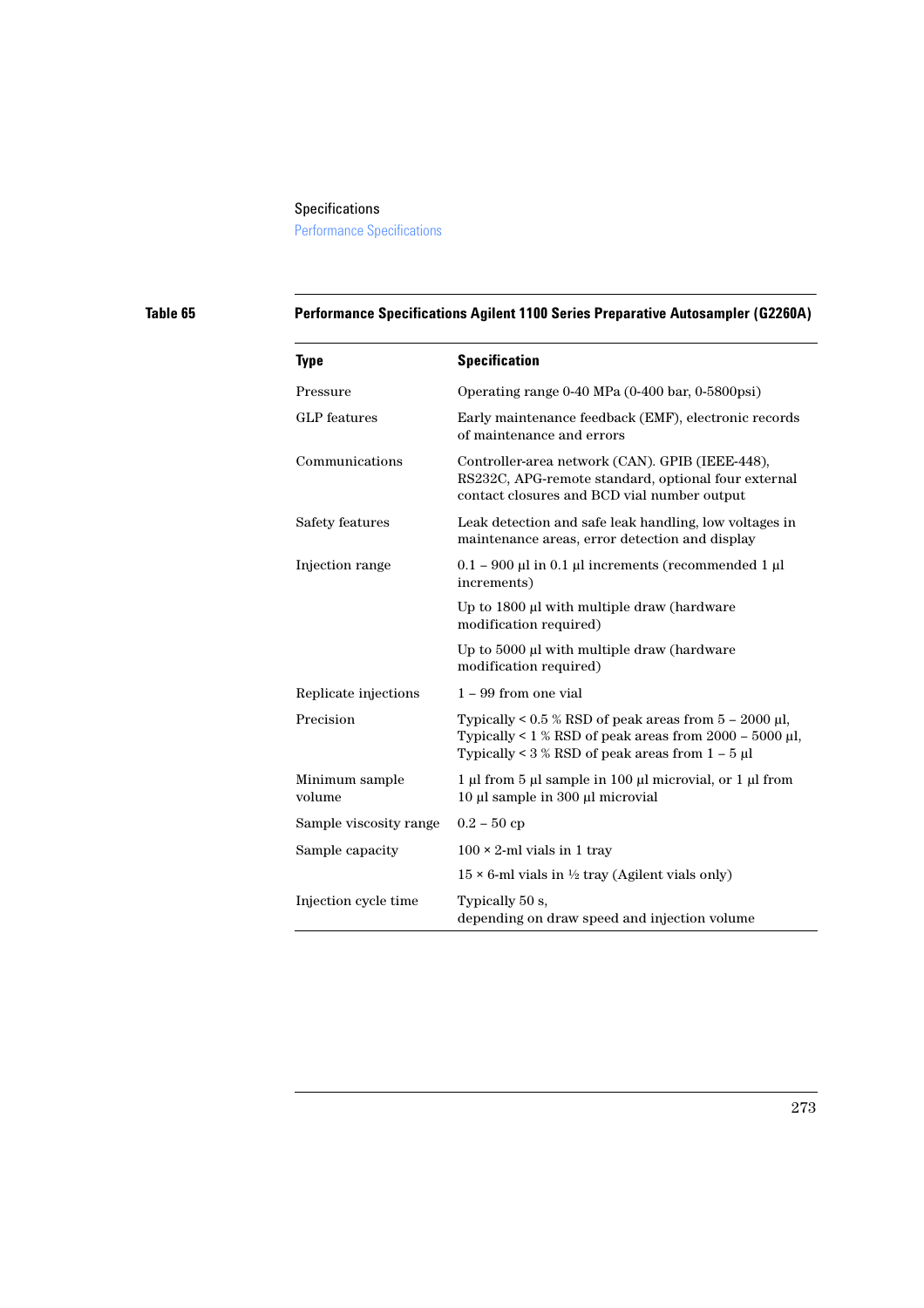# **Performance Specifications Agilent 1100 Series DAD**

Reference conditions for data of Table 92:

- cell path length 10 mm, response time 2 s,
- flow 1 ml/min LC-grade Methanol,
- · slit width 4 nm.

Linearity measured with caffeine at 265 nm.

| Type                                                         | <b>Specification</b>                                                                             | <b>Comments</b>                                                                              |
|--------------------------------------------------------------|--------------------------------------------------------------------------------------------------|----------------------------------------------------------------------------------------------|
| Detection type                                               | 1024-element photodiode array                                                                    |                                                                                              |
| Light source                                                 | Deuterium and tungsten lamps                                                                     |                                                                                              |
| Wavelength range                                             | $190 - 950$ nm                                                                                   |                                                                                              |
| Short term noise<br>(ASTM)<br>Single and<br>Multi Wavelength | Typically $\pm$ 3 $\times$ 10 <sup>-5</sup> AU at 254 nm at flow<br>rates <100 µl/min            | For the 500 nl flow cell the<br>noise is 2-3 times higher<br>than with standard flow<br>cell |
| Drift                                                        | $2 \times 10^{-3}$ AU/hr at 254 nm                                                               |                                                                                              |
| Linear absorbance<br>range                                   | > 2 AU (upper limit)                                                                             |                                                                                              |
| Wavelength accuracy                                          | $±1$ nm                                                                                          | Self-calibration with<br>deuterium lines,<br>verification with holmium<br>oxide filter       |
| Wavelength bunching                                          | $1 - 400$ nm                                                                                     | Programmable in steps of<br>$1 \text{ nm}$                                                   |
| Slit width                                                   | 1, 2, 4, 8, 16 nm                                                                                | Programmable slit                                                                            |
| Diode width                                                  | $< 1$ nm                                                                                         |                                                                                              |
| Flow cell                                                    | 500 nanoliter: 0.5 µl volume, 10 mm cell path<br>length and 50 bar (725 psi) pressure<br>maximum |                                                                                              |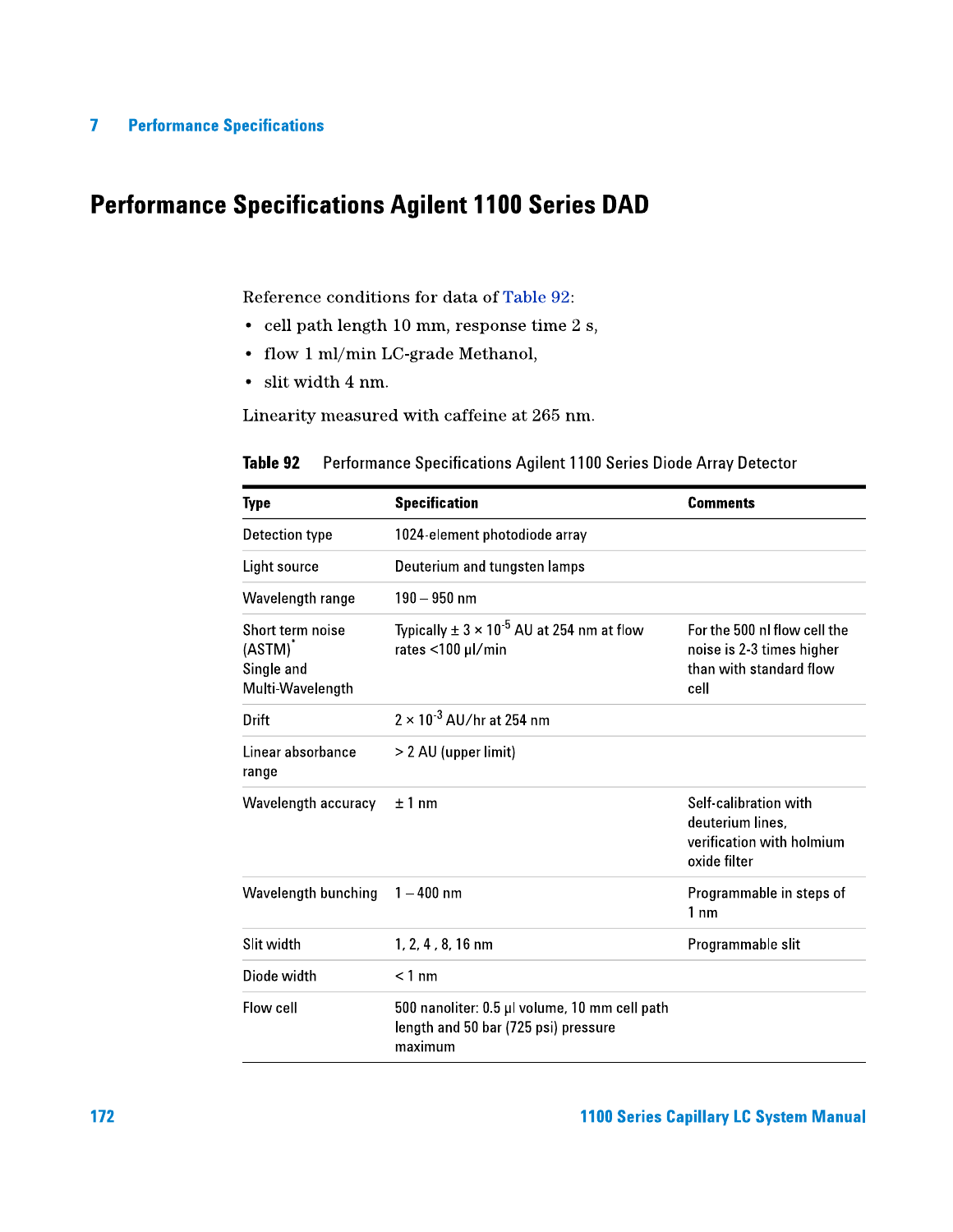| <b>Type</b>                    | <b>Specification</b>                                                                                                                                                                                                                                                                          | <b>Comments</b> |
|--------------------------------|-----------------------------------------------------------------------------------------------------------------------------------------------------------------------------------------------------------------------------------------------------------------------------------------------|-----------------|
| Maximum pressure               | 50 bar                                                                                                                                                                                                                                                                                        |                 |
| Control and data<br>evaluation | <b>Agilent ChemStation for LC</b>                                                                                                                                                                                                                                                             |                 |
| Analog outputs                 | Recorder/integrator: 100 mV or 1 V, output<br>range $0.001 - 2$ AU, two outputs                                                                                                                                                                                                               |                 |
| Communications                 | Controller-area network (CAN), GPIB,<br>RS-232C, APG Remote: ready, start, stop and<br>shut-down signals, LAN optional                                                                                                                                                                        |                 |
| Safety and maintenance         | Extensive diagnostics, error detection and display<br>(through control module and ChemStation), leak<br>detection, safe leak handling, leak output signal<br>for shutdown of pumping system. Low voltages in<br>major maintenance areas.                                                      |                 |
| <b>GLP</b> features            | Early maintenance feedback (EMF) for continuous<br>tracking of instrument usage in terms of lamp burn<br>time with user-settable limits and feedback<br>messages. Electronic records of maintenance and<br>errors. Verification of wavelength accuracy with<br>built-in holmium oxide filter. |                 |
| Housing                        | All materials recyclable.                                                                                                                                                                                                                                                                     |                 |

Performance Specifications Agilent 1100 Series Diode Array Detector Table 92

\* ASTM: "Standard Practice for Variable Wavelength Photometric Detectors Used in Liquid Chromatography".

For specification on the 500 nl flow cell refer to Table 85 on page 153.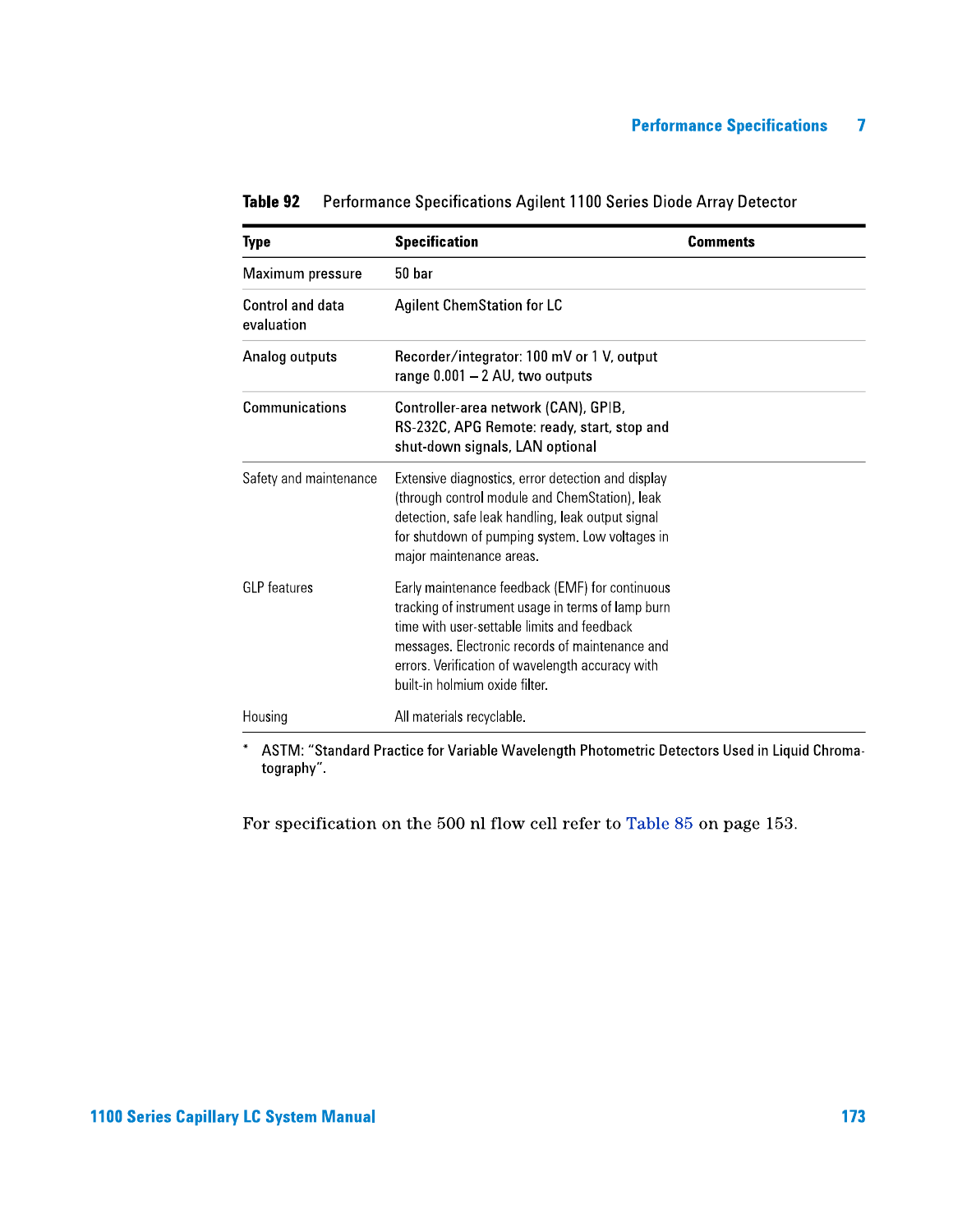# **Performance Specifications Agilent 1100 Thermostatted Column Compartment.**

All specifications in Table 91 are valid for distilled water at ambient temperature (25 °C), set point at 40 °C and a flow range from 0.2-5 ml/min.

For flow rates below 100  $\mu l/min$  the column bracket must be installed

| Type                   | <b>Specification</b>                                                                                                                                                                                                                            |
|------------------------|-------------------------------------------------------------------------------------------------------------------------------------------------------------------------------------------------------------------------------------------------|
| Temperature range      | 10 degrees below ambient to 80 °C                                                                                                                                                                                                               |
| Temperature stability  | $\pm$ 0.15 °C                                                                                                                                                                                                                                   |
| Column capacity        | Three 25 cm -<br>NOTE: With fused silica capillaries connected, length<br>limited by bend radii of capillary                                                                                                                                    |
| Warm-up/cool-down time | 5 minutes from ambient to 40 °C<br>10 minutes from 40 - 20 °C                                                                                                                                                                                   |
| Internal volume        | 3 µl left heat exchanger<br>6 µl right heat exchanger                                                                                                                                                                                           |
| Communications         | Controller-area network (CAN), GPIB, RS-232C, APG<br>Remote: ready, start, stop and shut-down signals, LAN<br>optional                                                                                                                          |
| Safety and maintenance | Extensive diagnostics, error detection and display<br>(through control module and Agilent ChemStation), leak<br>detection, safe leak handling, leak output signal for<br>shutdown of pumping system. Low voltages in major<br>maintenance areas |
| <b>GLP</b> features    | Column-identification module for GLP documentation of<br>column type, see "Column-Identification System"                                                                                                                                        |
| Housing                | All materials recyclable.                                                                                                                                                                                                                       |

Table 91 Performance Specifications Agilent 1100 Series Thermostatted Column Compartment